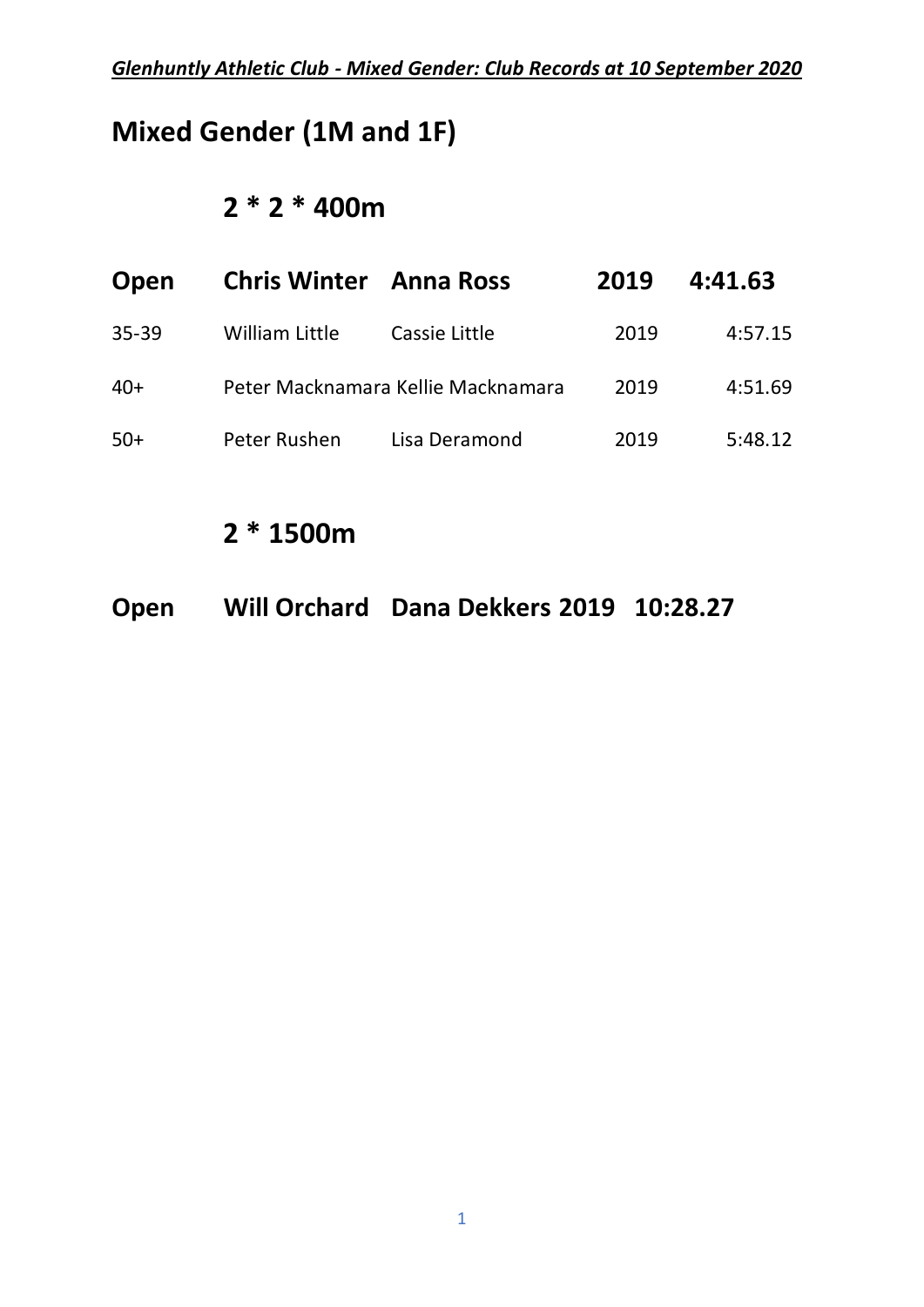# **Mixed Gender (2M and 2F)**

### **4 \* 100m**

| Open            | <b>Avestina Zhong</b>                                           | <b>Tim Rosen</b><br><b>Madeleine Edwards Josh Steyn-Ross</b>             | 2019 | 51.37 |
|-----------------|-----------------------------------------------------------------|--------------------------------------------------------------------------|------|-------|
| U18             | Amy Mackinley<br><b>Theo Soldati</b>                            | Isabella Harper<br>Finn Paynter                                          | 2019 | 50.07 |
| U <sub>20</sub> | Jemma Stapleton Lukas Ryan<br>Genevieve O'Brien Ky Morgenthaler |                                                                          | 2019 | 48.31 |
| $35 - 39$       |                                                                 | Ansuha Kankanamage Karolina Korfanty<br>Andrew Van Eade Kulan Ranasinghe | 2019 | 61.33 |
| $50+$           | <b>Kurt Golonka</b><br><b>Glenn McLean</b>                      | <b>Heather Carr</b><br><b>Toni Matters</b>                               | 2019 | 65.25 |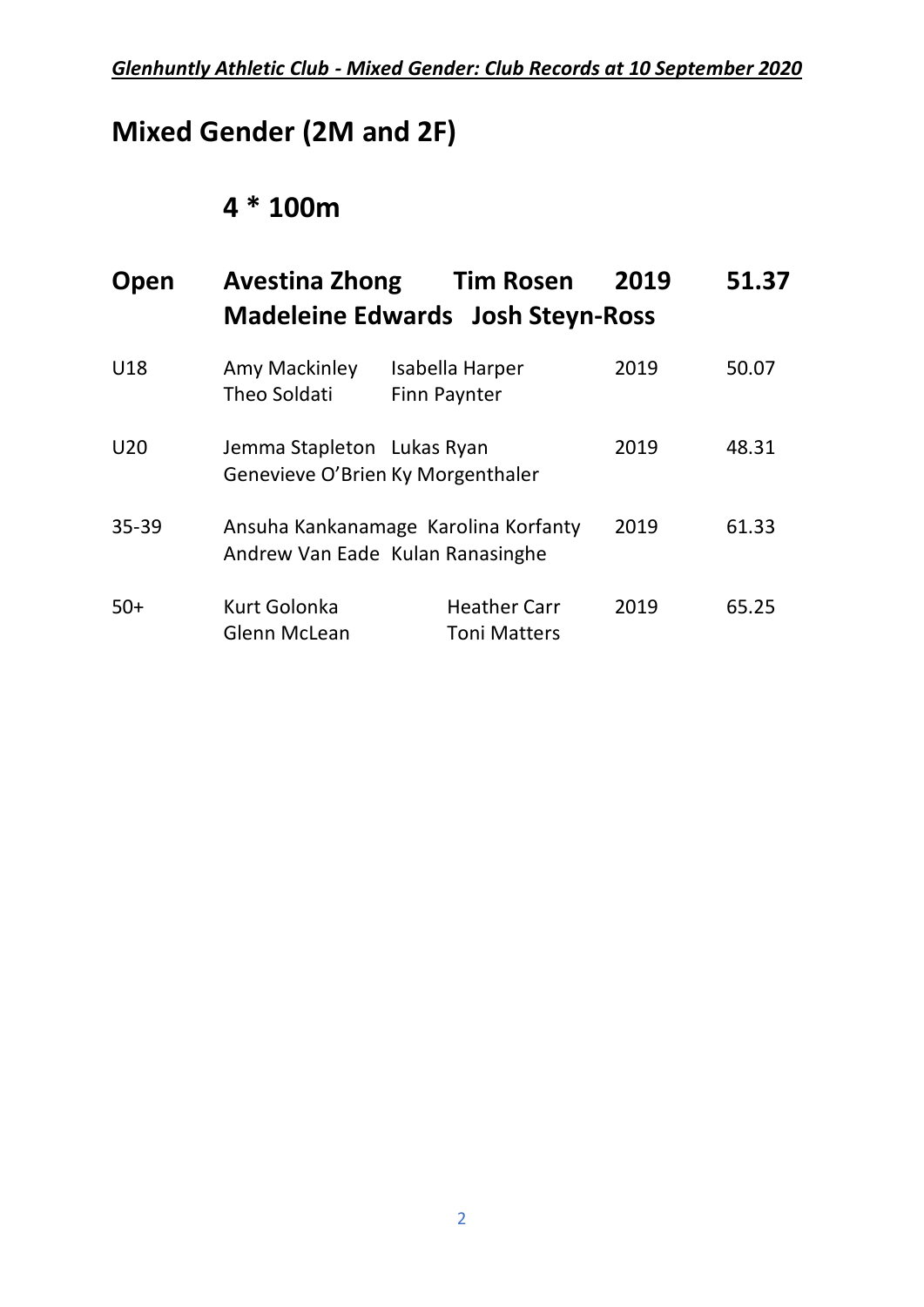#### **4 \* 400m**

| Open  | <b>Kellie Hetherington Michael Tsotsos</b><br><b>Ciara Losty</b> | <b>Luke Major</b>                          | 2019 | 3:37.24 |
|-------|------------------------------------------------------------------|--------------------------------------------|------|---------|
| U18   | James Hatton<br>Amy McKinley                                     | Genevieve O'Brien<br>Seb Hadaway           | 2019 | 3:39.79 |
| $40+$ | Peter Macknamara Heather Carr                                    | Kellie Macknamara Kulan Ranasinghe         | 2019 | 4:56.64 |
| $50+$ | Kurt Golonka<br>Kara Gilbert                                     | <b>Andrew Crawley</b><br><b>Roz Walker</b> | 2019 | 4:57.26 |

#### **4 \* 800m Walk**

| Open |                   | Ralph Bennett Rhydian Cowley 2019 17:52.0 |  |
|------|-------------------|-------------------------------------------|--|
|      | <b>Gwen Steed</b> | <b>Heather Carr</b>                       |  |